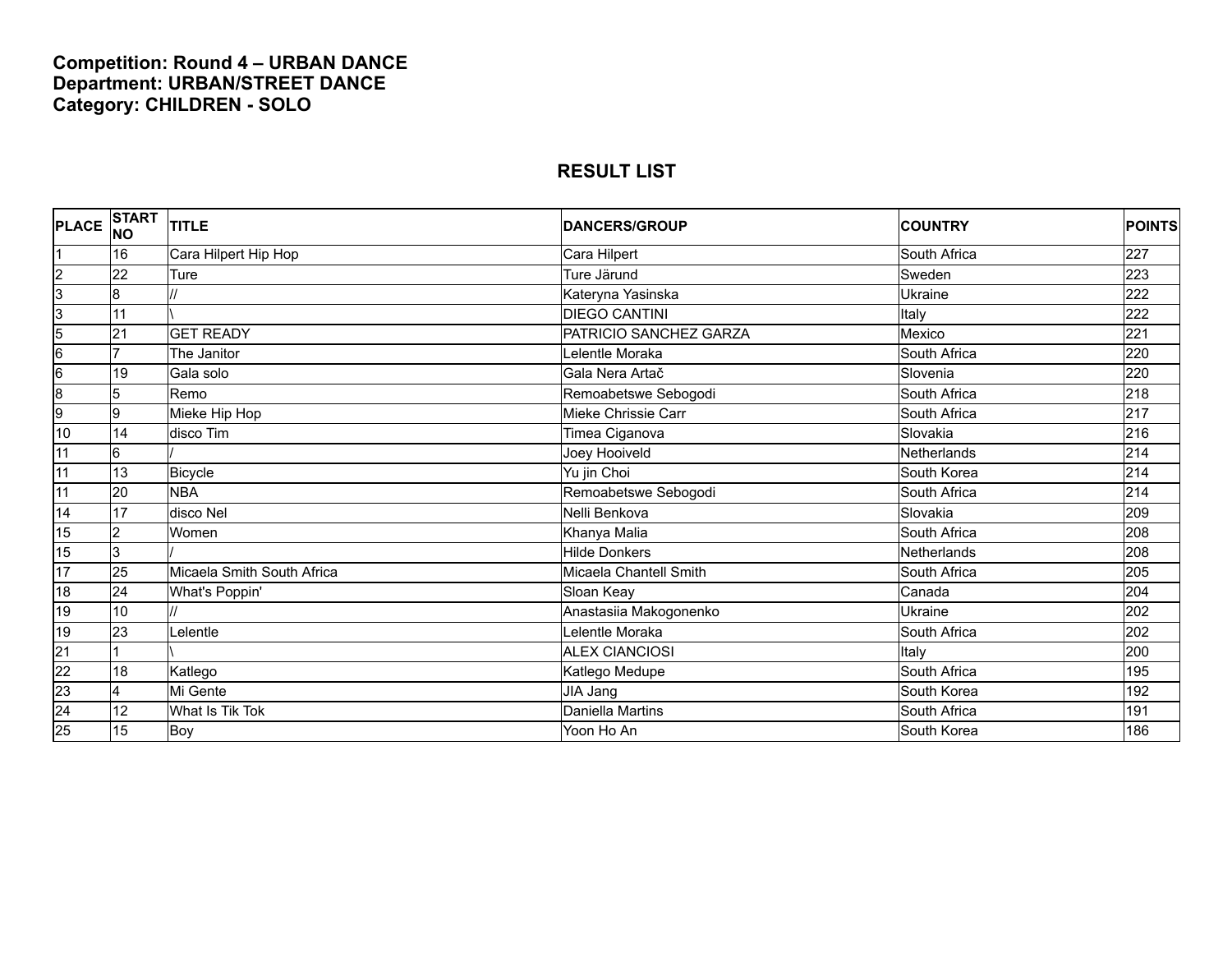### **Competition: Round 4 – URBAN DANCE Department: URBAN/STREET DANCE Category: CHILDREN - DUO**

| <b>PLACE</b>   | <b>START</b><br><b>NO</b> | <b>TITLE</b>                              | <b>DANCERS/GROUP</b>                                    | <b>COUNTRY</b> | <b>POINTS</b> |
|----------------|---------------------------|-------------------------------------------|---------------------------------------------------------|----------------|---------------|
|                | 106                       |                                           | Jazz Haitjema, Chloë Tentij                             | Netherlands    | 239           |
| $\overline{c}$ | 102                       | Felicia & Elma                            | Elma Söderlin, Felicia Skoglund                         | Sweden         | 238           |
| 3              | 91                        |                                           | Nina Enthoven, Joey Hooiveld                            | Netherlands    | 233           |
|                | 104                       |                                           | Varvara Stolyarchuk, Sofia Ogon                         | Ukraine        | 231           |
| 5              | 107                       | <b>IREADY TO WAR</b>                      | PATRICIO SANCHEZ GARZA, DANIELA LEYVA<br><b>MORALES</b> | Mexico         | 230           |
| 6              | 101                       | Elle And Ruhan                            | Elle Gouws, Ruhan Pillay                                | South Africa   | 229           |
|                | 94                        | Václavíková Sandra Elle - Va?ková Jasmína | Sandra Elle Václavíková, Jasmína Vaňková                | Czech Republic | 228           |
| 8              | 108                       | Dani And Tinyiko                          | Daniella Martins, Tinyiko Manganye                      | South Africa   | 222           |
| 9              | 96                        | <b>Alladdin</b>                           | Daniella Martins, Khanya Malia                          | South Africa   | 221           |
| 10             | 98                        | Cara And Karli                            | Cara Hilpert, Karli van der Merwe                       | South Africa   | 218           |
| 11             | 95                        |                                           | Anastasiia Sichkar, Kseniia Sichkar                     | Ukraine        | 217           |
| 12             | 90                        | Mario And Luigi                           | Elle Gouws, Ruhan Pillay                                | South Africa   | 216           |
| 12             | 105                       | <b>INEJA &amp; LEONIE</b>                 | NEJA ZGONC, LEONIE DIMITRIJEVIČ<br>ŠLAMBERGER           | Slovenia       | 216           |
| 14             | 93                        |                                           | Anastasiia Makogonenko, Kateryna Yasinska               | Ukraine        | 209           |
| 15             | $\overline{97}$           |                                           | Veronica Bulaievska, Anjelika Grebelia                  | Ukraine        | 207           |
| 16             | 92                        | Katlego And Khanya                        | Katlego Medupe, Khanya Malia                            | South Africa   | 201           |
| 17             | 99                        | <b>DUN DUN</b>                            | Hayong Yoon, Nayoon Kwon                                | South Korea    | 195           |
| 18             | 100                       | Ollie & Marci Duo                         | Marci Brookman, Ollie Loveday                           | United Kingdom | 193           |
| 19             | 103                       | Sulize And Barend                         | Barend Kotze, Sulize van der Westhuizen                 | South Africa   | 190           |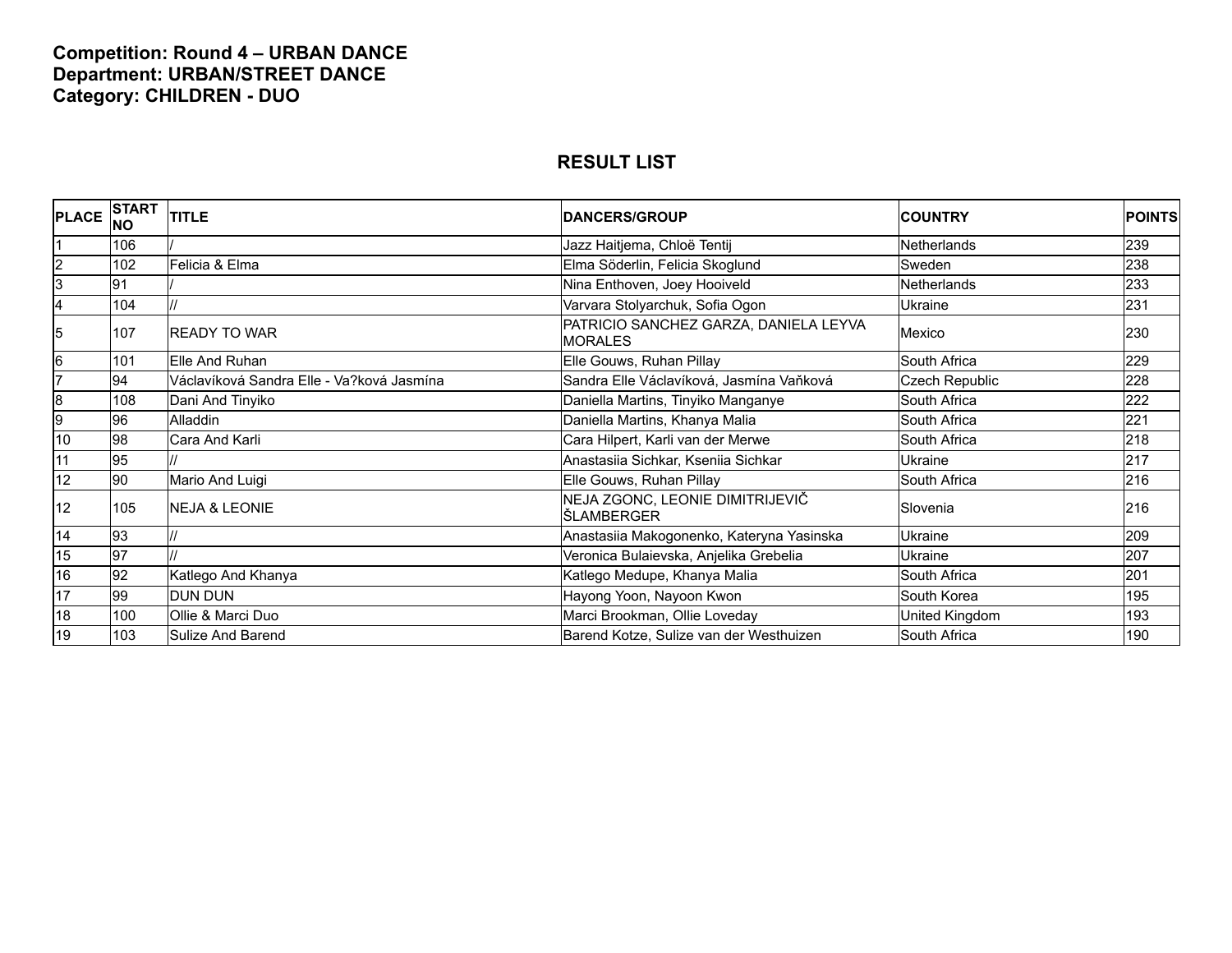### **Competition: Round 4 – URBAN DANCE Department: URBAN/STREET DANCE Category: CHILDREN - GROUP**

| <b>PLACE</b>   | <b>START</b><br><b>INO</b> | <b>TITLE</b>                   | <b>DANCERS/GROUP</b>     | <b>COUNTRY</b>                | <b>POINTS</b> |
|----------------|----------------------------|--------------------------------|--------------------------|-------------------------------|---------------|
|                | 157                        | <b>LIL NORTHSIDERS</b>         | NORTHSIDE DANCE PROJECT  | Mexico                        | 258           |
| $\overline{2}$ | 156                        | Geishas                        | Art & Soul Dance Company | Canada                        | 251           |
| 3              | 148                        | Disco dance formation children | DC Force                 | Germany                       | 246           |
| 14             | 159                        | Magic Drink                    | <b>GRIMMY</b>            | Slovakia                      | 240           |
| 5              | 144                        | Seize the day                  | es Rois                  | Taiwan Region, Chinese Taipei | 237           |
| 5              | 145                        |                                | <b>MAD</b>               | Netherlands                   | 237           |
|                | 154                        | <b>EMSD Kids</b>               | <b>EMSD Kids</b>         | South Africa                  | 236           |
|                | 161                        | Toys R Us                      | Art & Soul Dance Company | Canada                        | 236           |
| 9              | 162                        |                                | YOUNG PEEPZ              | <b>Netherlands</b>            | 234           |
| 10             | 152                        | <b>Toy Story</b>               | <b>Toy Story</b>         | South Africa                  | 230           |
| 11             | 155                        | <b>Forest Witches</b>          | <b>GRIMMY</b>            | Slovakia                      | 227           |
| 12             | 158                        | <b>LIL POISONS</b>             | libero dance center      | Slovenia                      | 225           |
| 13             | 149                        | Disco Diva's                   | DEEP Dance Club          | Slovakia                      | 222           |
| 14             | 153                        |                                | <b>ELEMENTARY</b>        | <b>Netherlands</b>            | 220           |
| 15             | 151                        | Downtown                       | Canadian Dance Company   | Canada                        | 216           |
| 16             | 146                        | <b>MILLENNIALS TWO</b>         |                          | <b>Denmark</b>                | 211           |
| 17             | 160                        | Naughty By Nature              | Naughty By Nature        | South Africa                  | 209           |
| 18             | 147                        | <b>CUTIE SQUAD</b>             |                          | Denmark                       | 200           |
| 19             | 150                        | <b>Disco Girlz</b>             | Disco Girlz              | South Africa                  | 183           |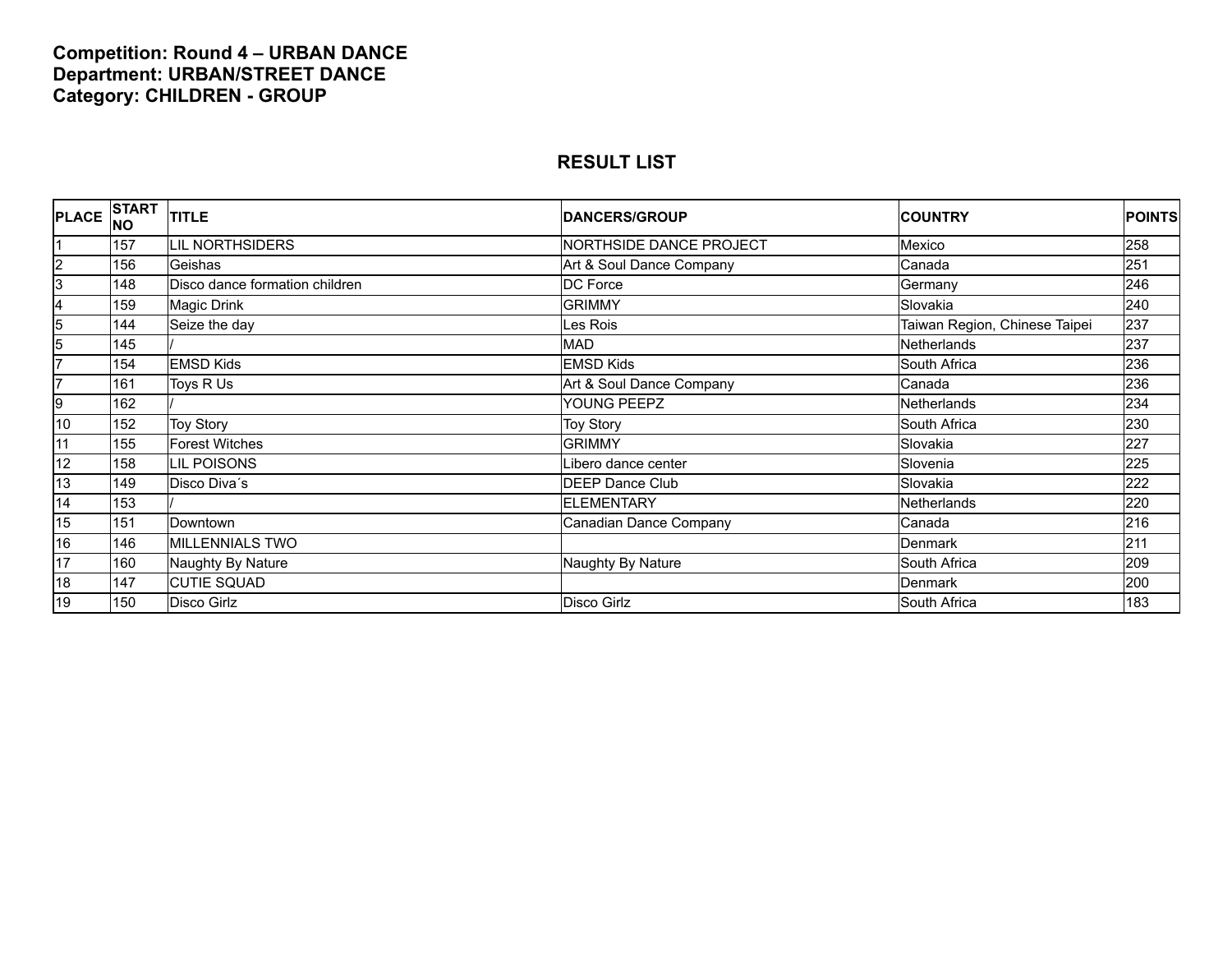### **Competition: Round 4 – URBAN DANCE Department: URBAN/STREET DANCE Category: JUNIOR - SOLO**

| <b>PLACE</b>    | <b>START</b><br><b>NO</b> | <b>TITLE</b>                     | <b>DANCERS/GROUP</b>            | <b>COUNTRY</b>                  | <b>POINTS</b> |
|-----------------|---------------------------|----------------------------------|---------------------------------|---------------------------------|---------------|
|                 | 41                        | Dior                             | Su hyun Lee                     | South Korea                     | 250           |
| $\overline{c}$  | 56                        | Oscar Electric Boogie            | <b>Oscar Stahlfest</b>          | Denmark                         | 249           |
| $\overline{3}$  | 55                        | Life Of A Dancer                 | <b>Raul Martins</b>             | South Africa                    | 248           |
| 4               | 61                        | <b>Toxic</b>                     | Alea Santana Samuel             | South Africa                    | 243           |
| 5               | 47                        | Emil Hip Hop                     | Emil Stenlund                   | Denmark                         | 242           |
| $6\overline{6}$ | 59                        | Que Calor                        | Danaja Ažman                    | Slovenia                        | 241           |
| 7               | 36                        | <b>BOOM BOOM</b>                 | <b>MARCELA GUERRERO RAMIREZ</b> | Mexico                          | 240           |
| 7               | 37                        | <b>Breaking</b>                  | Viriya Rici                     | Indonesia                       | 240           |
| 7               | 51                        | Hawa Hip Hop                     | Hawa Jalloh                     | <b>Denmark</b>                  | 240           |
| 10              | 49                        | <b>YACHT</b>                     | Myeong seo Son                  | South Korea                     | 237           |
| 11              | 34                        | Axel                             | Axel Hoff                       | Sweden                          | 236           |
| 11              | 46                        | <b>EENIE MEENIE MINEY MO</b>     | CHRISTIAN SANCHEZ LOMAS         | Mexico                          | 236           |
| 13              | 45                        | Don't Jealous me                 | Seoyeon Wee                     | South Korea                     | 235           |
| 14              | 50                        | Greed                            | Gabriella Tizzone               | South Africa                    | 231           |
| 15              | 48                        | <b>Evolution Of Missy Elliot</b> | Leilah Jankelowitz              | South Africa                    | 229           |
| 16              | 58                        | Press                            | Hayley Scherman                 | Canada                          | 225           |
| 16              | 62                        | 99                               | Sigmund Helgedagsrud            | Norway                          | 225           |
| 18              | 26                        | 41                               | Simone Ødegård Torbergsen       | Norway                          | 223           |
| 19              | 54                        | Legacy of the Moonwalker         | Deeya Sharma                    | Canada                          | 220           |
| 19              | 60                        | Roses                            | Courtney Burnison               | Canada                          | 220           |
| $\overline{21}$ | 43                        | Work                             | Shanti Odishaw                  | Canada                          | 215           |
| $\overline{22}$ | 28                        | Amy                              | Amy Tran                        | Sweden                          | 214           |
| 23              | 38                        | Fashionista                      | Kaylan Furriel                  | South Africa                    | 213           |
| 24              | 31                        |                                  | Daniek Gielen                   | Netherlands                     | 212           |
| 25              | 30                        | Leilah                           | eilah Jankelowitz               | South Africa                    | 210           |
| 26              | 29                        | 93                               | Nadine Åneby Carlsen            | Norway                          | 208           |
| 26              | 40                        | Cardi                            | Hannah Bishop                   | Canada                          | 208           |
| 28              | 52                        | Kings & Queens                   | <b>Gaeun Park</b>               | South Korea                     | 207           |
| 29              | 35                        | Becoming My Idol                 | Kyra Ruby Dysel                 | South Africa                    | 206           |
| 30              | 32                        | <b>Breaking</b>                  | Pelangi Diastina Putriqu        | Indonesia                       | 201           |
| 31              | 39                        | <b>Breaking</b>                  | Calvin Khanantta                | Indonesia                       | 197           |
| 31              | 57                        | <b>OUTTA CONTROL</b>             | <b>ANDREA VALVERDE</b>          | Mexico                          | 197           |
| 33              | 44                        | Disco Dynamite                   | Cara van der Bijl               | South Africa                    | 192           |
| 34              | 53                        | Las Zapatillas Encantadas        | Marlen Lopes Campuzano          | Bolivia, Plurinational State of | 189           |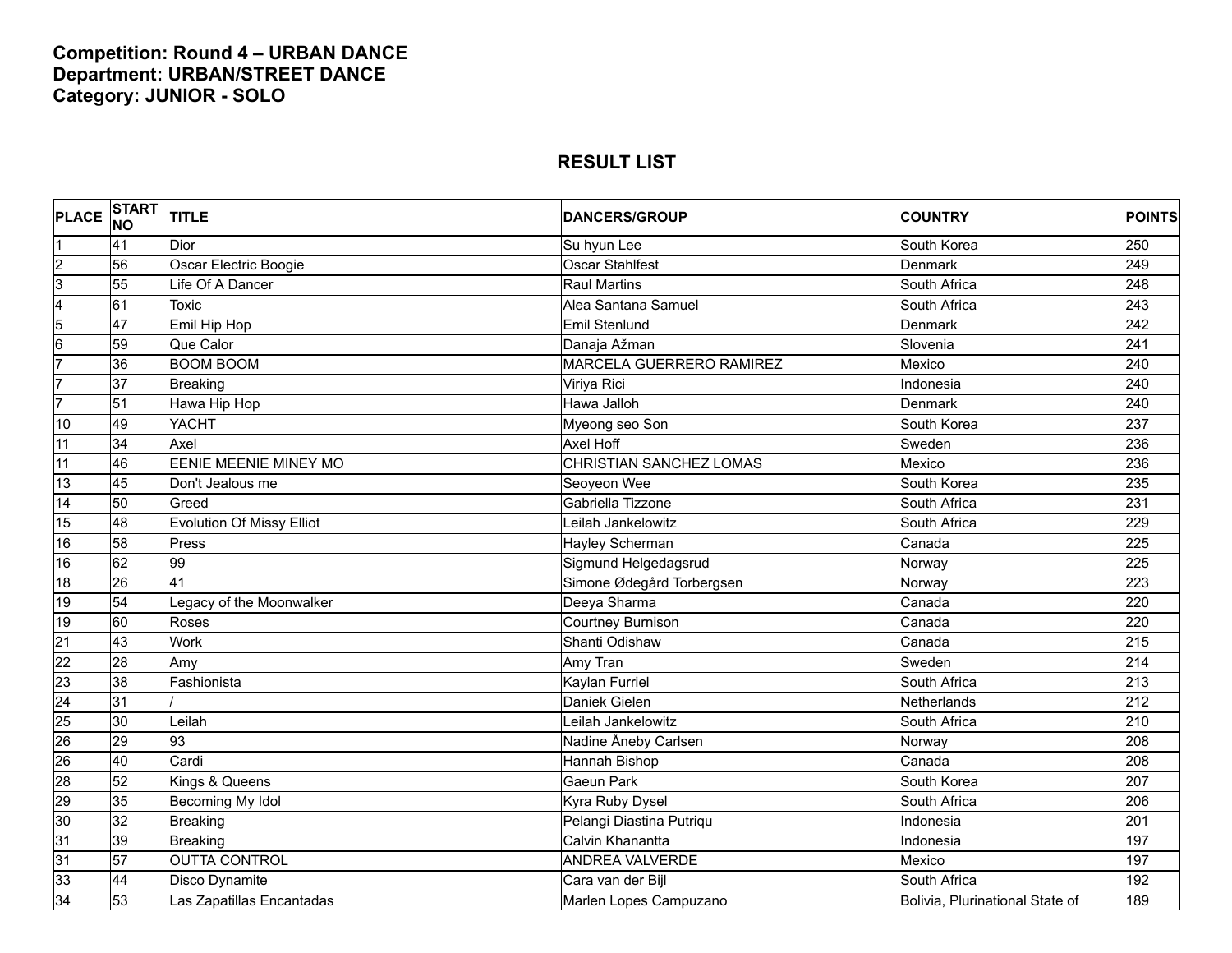| PLACE $ NO$ | <b>ISTART</b> | <b>TITLE</b>     | <b>IDANCERS/GROUP</b>                  | <b>ICOUNTRY</b> | <b>POINTS</b> |
|-------------|---------------|------------------|----------------------------------------|-----------------|---------------|
| 135         | 127           | Disco Diamond    | Anie van Staden                        | South Africa    | 183           |
| 35          | <b>42</b>     | Disco Blaze      | Nadine Hevs                            | South Africa    | 183           |
| 137         | 133           | <b>ASTRONAUT</b> | <b>IMARIA FERNANDA O'HENRY RAMIREZ</b> | <b>Mexico</b>   | 178           |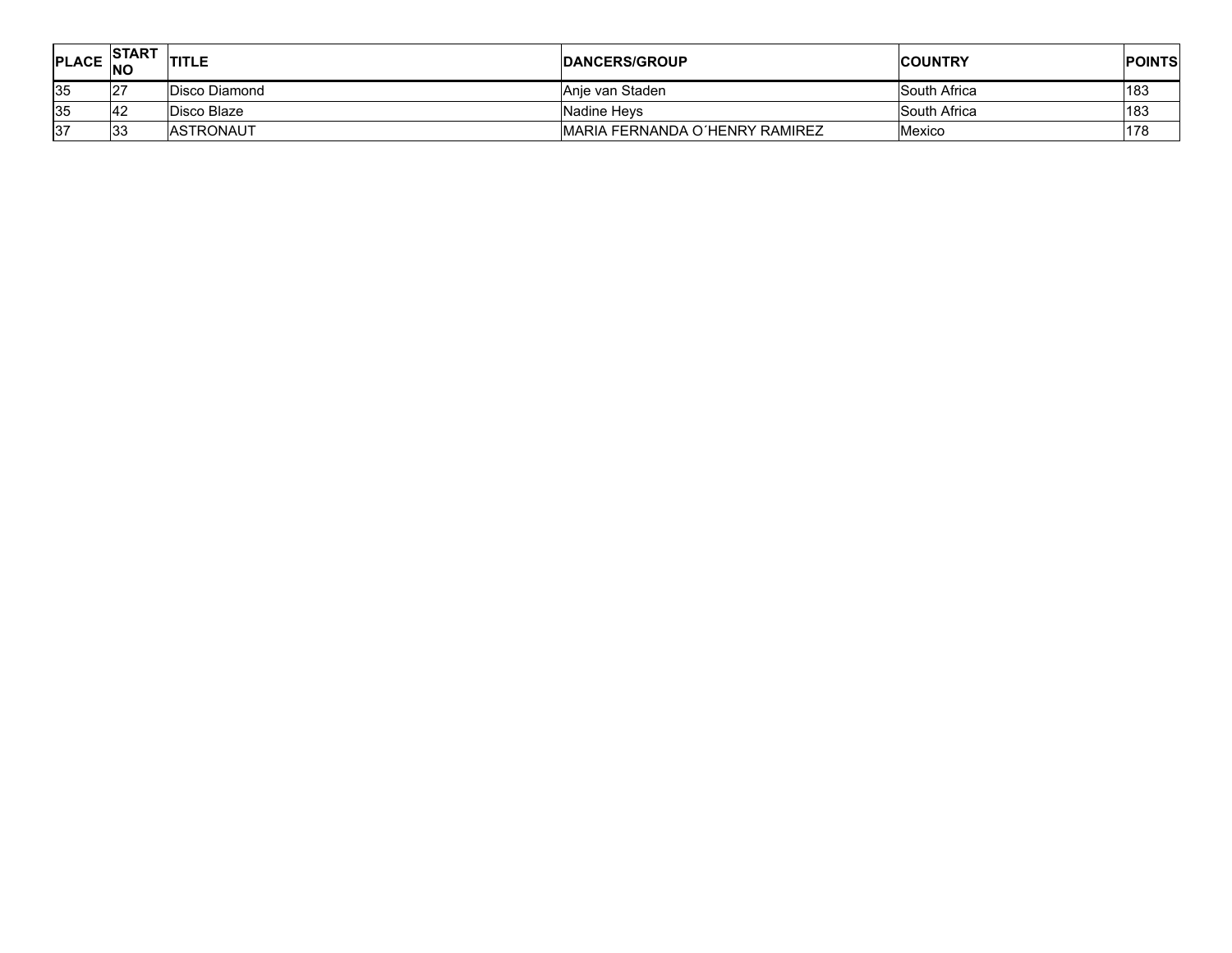### **Competition: Round 4 – URBAN DANCE Department: URBAN/STREET DANCE Category: JUNIOR - DUO**

| <b>PLACE</b>   | <b>START</b><br>INO | <b>TITLE</b>                        | <b>DANCERS/GROUP</b>                              | <b>COUNTRY</b>        | <b>POINTS</b> |
|----------------|---------------------|-------------------------------------|---------------------------------------------------|-----------------------|---------------|
|                | 117                 | Magic Doll                          | Hugo Vallen Idanawang, Laetitia Tiffany Idanawang | Indonesia             | 272           |
| $\overline{2}$ | 122                 | Locking Dance                       | Ferdinand Thanandara, Ben Prihadi                 | Indonesia             | 264           |
| 3              | 112                 | Don't Forget To Breath              | Raul Martins, Tatijana Ignjatov                   | South Africa          | 257           |
| 14             | 121                 | Sigge & Amy                         | Amy Tran, Sigge Lindé-Persson                     | Sweden                | 247           |
| 15             | 114                 | Hip Hop                             | Gracia Vania lim, Xaverio Jeremiah Hansen         | Indonesia             | 244           |
| 16             | 115                 | Valdemar & Oscar Electric Boogie    | Valdemar S. Jakobsen, Oscar Stahlfest             | Denmark               | 243           |
| 16             | 124                 | Viggo & David                       | David Stadhammar, Viggo Modig                     | Sweden                | 243           |
| 18             | 110                 |                                     | Zoë van der Horst, Emily van den Braak            | <b>Netherlands</b>    | 232           |
| 18             | 120                 | Sara & Fie Hip Hop                  | Fie Durlev, Sara Andersen                         | Denmark               | 232           |
| 10             | 123                 | Vanessa & Andrea Disco              | Vanessa Nyaa, Andrea Sepstrup-Skjoldner           | Denmark               | 223           |
| 11             | 113                 | duo A M                             | Alzbeta Hlavnova, Matus Tropp                     | Slovakia              | 222           |
| 12             | 109                 | Kalousek Tomáš - Škrabálková Kamila | Tomáš Kalousek, Kamila Škrabálková                | <b>Czech Republic</b> | 212           |
| 13             | 116                 | Viggo & David                       | David Stadhammar, Viggo Modig                     | Sweden                | 210           |
| 14             | 118                 | Nova & Inez                         | Inez Werner, Nova Johansson                       | Sweden                | 205           |
| 15             | 111                 | Crazy Rich Asian                    | Alexandra The Electra, Fhellin Tano               | Indonesia             | 196           |
| 16             | 119                 | S And J Duo                         | Danika Junius, Rushelle Griffiths                 | South Africa          | 177           |
| 17             | 125                 | Double Trouble Disco                | Anje van Staden, Caliste du Toit                  | South Africa          | 175           |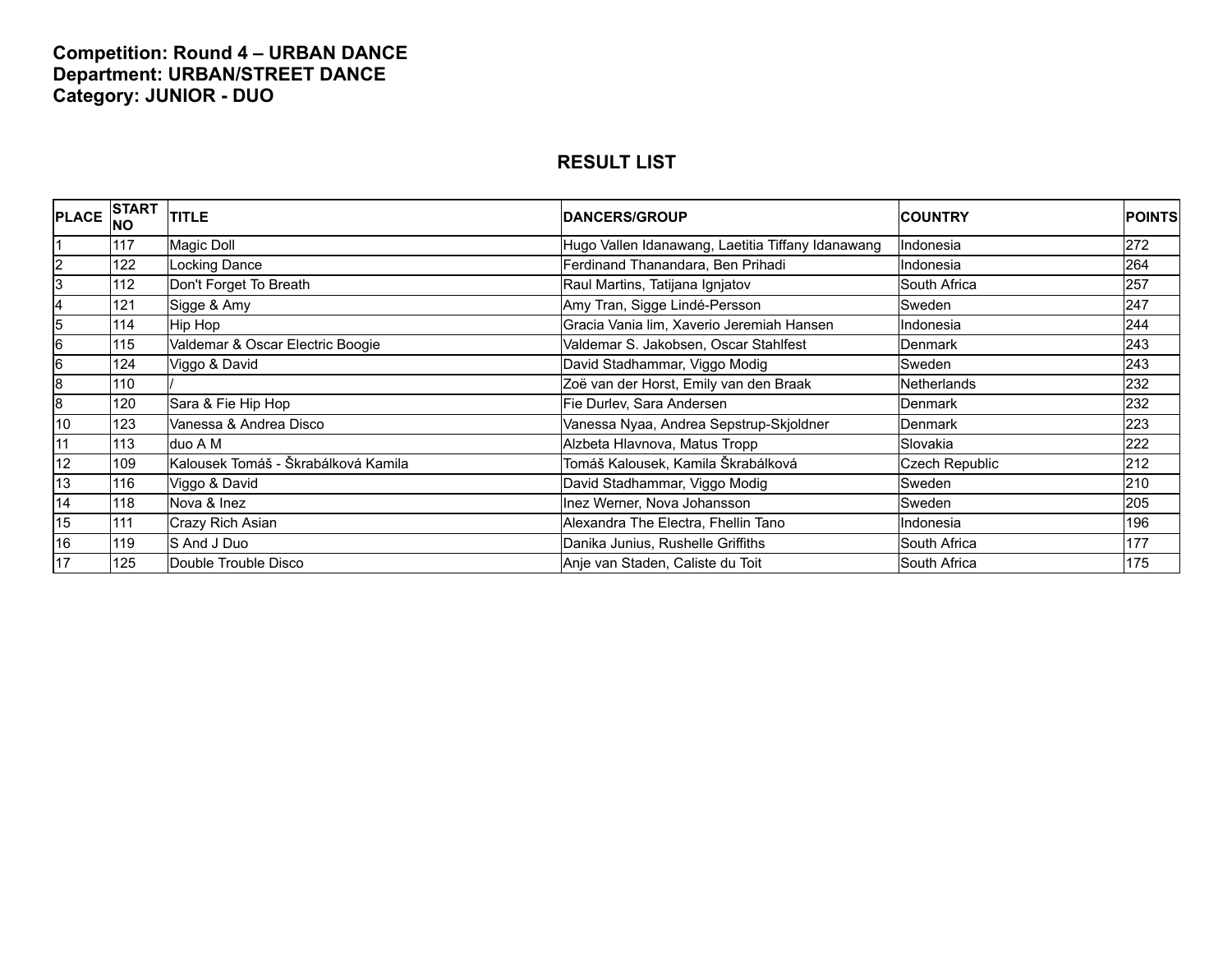### **Competition: Round 4 – URBAN DANCE Department: URBAN/STREET DANCE Category: JUNIOR - GROUP**

| <b>PLACE</b>    | <b>START</b><br><b>INO</b> | <b>TITLE</b>                  | <b>DANCERS/GROUP</b>           | <b>COUNTRY</b> | <b>POINTS</b> |
|-----------------|----------------------------|-------------------------------|--------------------------------|----------------|---------------|
|                 | 186                        | The Get Down                  | Art & Soul Dance Company       | Canada         | 271           |
| $\overline{2}$  | 187                        | THE RENEGADES                 | <b>NORTHSIDE DANCE PROJECT</b> | Mexico         | 256           |
| $\overline{3}$  | 171                        | D-Star                        | D-Star                         | South Korea    | 255           |
| $\overline{3}$  | 172                        | S-Crew                        |                                | Denmark        | 255           |
| $\overline{5}$  | 181                        | Disco dance formation juniors | MOG-Empire                     | Germany        | 254           |
| $6\overline{6}$ | 180                        | <b>ROYALS</b>                 | <b>ROYALS</b>                  | Sweden         | 248           |
| 7               | 190                        | <b>ZÙMSKA</b>                 | <b>VIBE</b>                    | Canada         | 245           |
| $\overline{8}$  | 177                        | <b>High Score</b>             | <b>High Score</b>              | South Korea    | 243           |
| 9               | 189                        | Young Dream Chasers - YDC     | Young Dream Chasers - YDC      | United Kingdom | 242           |
| 10              | 185                        | The Crown                     | The Crown                      | South Africa   | 241           |
| 11              | 175                        | Impact                        | Impact                         | Sweden         | 237           |
| $\overline{11}$ | 182                        |                               | <b>SOLUTION</b>                | Netherlands    | 237           |
| 13              | 188                        | Unity                         | Dance Co.                      | Canada         | 235           |
| 14              | 164                        |                               | <b>MOTIVATED</b>               | Netherlands    | 234           |
| 15              | 169                        |                               | <b>MAJOR FUN</b>               | Netherlands    | 231           |
| 15              | 184                        | <b>SUPERCHICKS</b>            | <b>SUPERCHICKS</b>             | Sweden         | 231           |
| 17              | 174                        | freest                        | freest                         | South Korea    | 230           |
| 18              | 163                        | 19                            | One Love                       | Norway         | 224           |
| 19              | 173                        | Evolution                     | Evolution                      | South Africa   | 215           |
| 20              | 166                        | Baroque                       | Baroque                        | South Africa   | 214           |
| $\overline{21}$ | 183                        | <b>SHAKE THAT</b>             | <b>LA DANSE STUDIO</b>         | Mexico         | 209           |
| $\overline{22}$ | 168                        | <b>CHANELIA</b>               | <b>CHANELIA</b>                | South Korea    | 207           |
| $\overline{23}$ | 178                        | <b>MANOLO</b>                 | <b>LA DANSE STUDIO</b>         | Mexico         | 205           |
| $\overline{24}$ | 165                        | <b>BACK IN TIME</b>           | <b>LA DANSE STUDIO</b>         | Mexico         | 200           |
| $\overline{25}$ | 167                        | <b>BIG BANK</b>               | <b>LA DANSE STUDIO</b>         | Mexico         | 197           |
| $\overline{26}$ | 170                        | <b>GIRLS POWER</b>            | <b>EXPRESSION</b>              | Mexico         | 193           |
| $\overline{27}$ | 176                        | Girlz Inc Disco Small Group   | Girlz Inc                      | South Africa   | 172           |
| 28              | 179                        | Pre-C-Sion Squad              | Pre-C-Sion Squad               | South Africa   | 165           |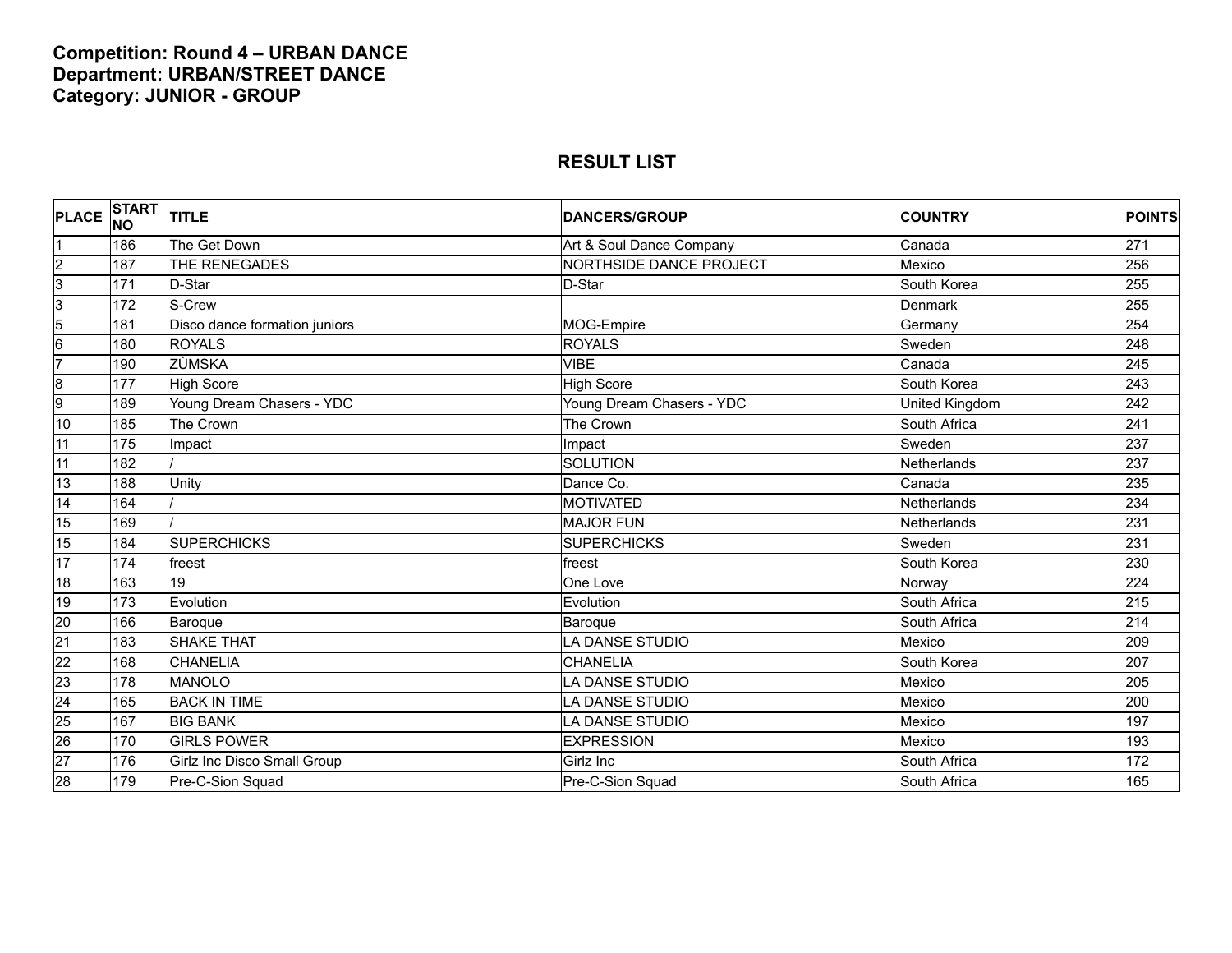### **Competition: Round 4 – URBAN DANCE Department: URBAN/STREET DANCE Category: ADULTS - SOLO**

| <b>PLACE</b>    | <b>START</b><br><b>NO</b> | <b>TITLE</b>                 | <b>DANCERS/GROUP</b>           | <b>COUNTRY</b>                | <b>POINTS</b> |
|-----------------|---------------------------|------------------------------|--------------------------------|-------------------------------|---------------|
|                 | 83                        | $L$ ife                      | <b>Benght Santos</b>           | Canada                        | 267           |
| $\overline{c}$  | 78                        | Can't Breathe                | Nyathwa Lerato Junior Kgowa    | South Africa                  | 262           |
| 3               | 66                        | <b>ANOTHER LIFETIME</b>      | Anika Serrano                  | Canada                        | 258           |
| 4               | 71                        | <b>Breaking</b>              | Alwin Giovano                  | Indonesia                     | 255           |
| $5\overline{)}$ | 81                        | Korea Choreo                 | Jooyeon Lee                    | South Korea                   | 254           |
| $6\overline{6}$ | 76                        | El Chapo                     | Leon Shvaitser                 | Canada                        | 248           |
| T               | 86                        | Spiderman                    | AJ MegaMan                     | Canada                        | 247           |
| 8               | 70                        | Drunk karate master          | Bendegúz Kenyeres              | Hungary                       | 241           |
| 9               | 87                        | <b>Tobys Electric Boogie</b> | <b>TOBY STANNARD</b>           | United Kingdom                | 240           |
| 10              | 84                        | Memories and parting         | HONG-JEN PAN,                  | Taiwan Region, Chinese Taipei | 239           |
| 11              | 73                        | D D Solo                     | Aleksandra Radic               | Serbia                        | 238           |
| 12              | 75                        | Disco dance solo adult       | Just Berger                    | Germany                       | 237           |
| 13              | 77                        | Fix It To Break It           | Shakira Mahieu                 | Belgium                       | 236           |
| 14              | $\overline{72}$           | Camilla Disco                | Camilla Larsen                 | Denmark                       | 231           |
| 15              | 80                        | Kians Electric Boogie        | KIAN TAYLOR JACKSON            | United Kingdom                | 230           |
| 15              | 82                        | Lerato                       | Nyathwa Lerato Junior Kgowa    | South Africa                  | 230           |
| 17              | 64                        |                              | Olena Pohoidash                | Ukraine                       | 225           |
| 17              | 89                        | Breaking                     | Dwi Cindy Desyana              | Indonesia                     | 225           |
| 19              | 63                        | 78                           | Selina Jappee                  | Norway                        | 221           |
| 20              | 65                        | Andrea Truter South Africa   | <b>Andrea Truter</b>           | South Africa                  | 219           |
| $\overline{21}$ | 67                        | Breaking                     | <b>Borries Bolgia</b>          | Indonesia                     | 216           |
| $\overline{21}$ | 79                        | <b>ICE</b>                   | Jayda Bhinder                  | Canada                        | 216           |
| 23              | 68                        | Disco dance solo adult       | Schmitz Viktoria               | Germany                       | 213           |
| 24              | 85                        | <b>Pink Supremacy</b>        | <b>Chanel Heila Vorster</b>    | South Africa                  | 205           |
| 25              | 88                        | Werner Humpel Disco          | Werner Carl Humpel             | South Africa                  | 191           |
| 26              | 69                        | Disco King                   | Emile Redelinghuys             | South Africa                  | 183           |
| $\overline{27}$ | 74                        | Dino Anagnostatos Disco      | Dino George Ralph Anagnostatos | South Africa                  | 168           |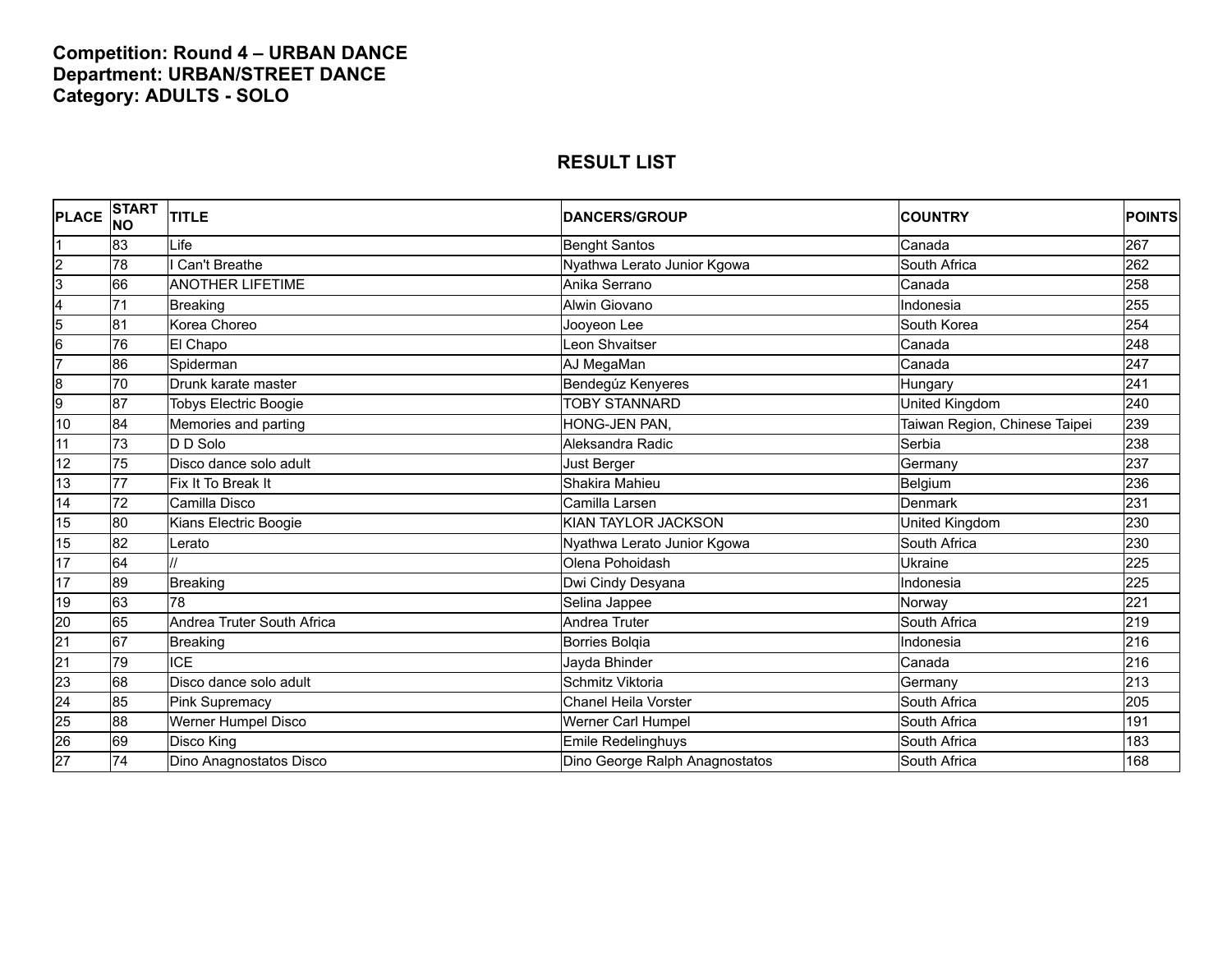### **Competition: Round 4 – URBAN DANCE Department: URBAN/STREET DANCE Category: ADULTS - DUO**

| <b>PLACE</b> | <b>START</b><br><b>INO</b> | <b>TITLE</b>             | <b>DANCERS/GROUP</b>                                        | <b>ICOUNTRY</b> | <b>POINTS</b> |
|--------------|----------------------------|--------------------------|-------------------------------------------------------------|-----------------|---------------|
|              | 131                        | <b>Bury A Friend</b>     | Michael Scheitzbach, Kevin Scheitzbach                      | Canada          | 274           |
| 2            | 129                        | Hip Hop                  | Fajri Ahda Lubis, Muhamad Irvan                             | Indonesia       | 258           |
| 3            | 133                        | Disco Dance / Waacking   | Neidifa Elhaq, Danzel Nevindo Marsono                       | Indonesia       | 257           |
|              | 142                        | Yin Yang                 | Daveena Pillay, Darshika Pillay                             | South Africa    | 253           |
| 5            | 141                        | Waacking disco dramatic  | Kevin Franzy Devara, Choirul Anam                           | Indonesia       | 252           |
| 6            | 134                        | Elin & Alicia            | Elin Wagner, Alicia Carlson                                 | Sweden          | 249           |
|              | 143                        | Lisa & Wilma             | Wilma Lindström Åslund, Lisa Persson                        | Sweden          | 245           |
| 8            | 136                        | Hip Hop                  | Hengky Edo Shetyadewa Lhasa, Riswandy<br>Setyaputra Godlieb | Indonesia       | 243           |
| 8            | 139                        | Lisa & Paulina           | Paulina Rosenkvist, Lisa Carlund                            | Sweden          | 243           |
| 8            | 127                        |                          | MELISSA IOVANE, LETIZIA IOVANE                              | Italy           | 243           |
| 8            | 128                        | Alex & Milla             | Milla Ahlström, Alex Edman                                  | Sweden          | 243           |
| 12           | 138                        | Lerato And Raul          | Raul Martins, Nyathwa Lerato Junior Kgowa                   | South Africa    | 242           |
| 13           | 137                        | Joachim & Michelle Disco | Joachim San Green, Michelle Pedersen                        | Denmark         | 241           |
| 14           | 126                        | 13                       | ars Henriksen, Selina Jappee                                | Norway          | 237           |
| 15           | 132                        | Camilla & Sine Disco     | Sine Isaksen, Camilla Larsen                                | <b>Denmark</b>  | 231           |
| 16           | 135                        | 10                       | Marit Finne, Thea Jarulf Berget                             | Norway          | 230           |
| 17           | 130                        | Alice & Ronja            | Ronja Carlestav, Alice Larsson                              | Sweden          | 228           |
| 18           | 140                        | Victorious               | Thapelo Fourie, Vincent Matjeni                             | South Africa    | 226           |